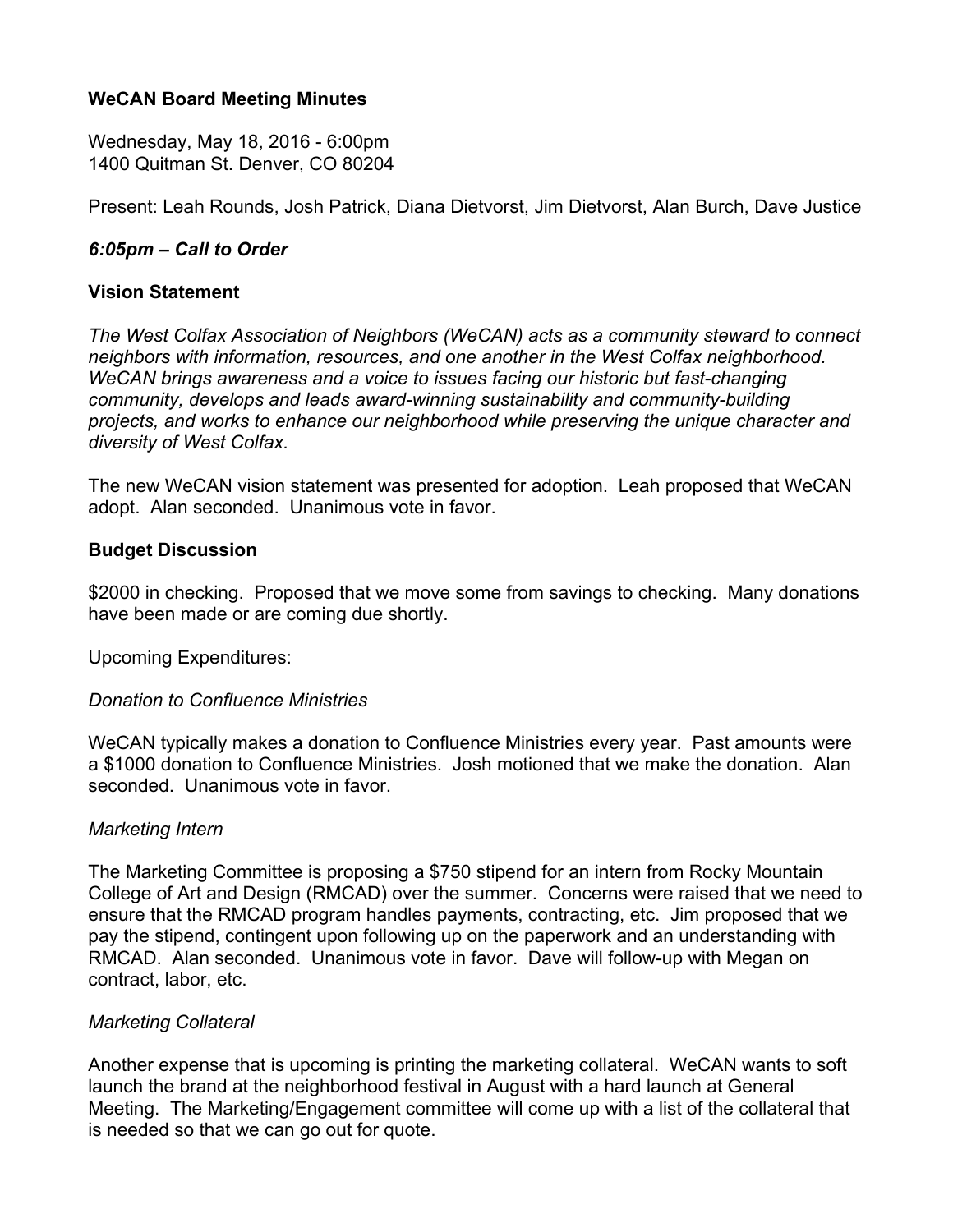Alan brought up that we don't have a financial statement at every board meeting. There is concern that we don't have a defined budget, cashflow statement, etc. We need to have financial reporting. We'll put together a budget meeting. Jim, Dave, Alan, and Cindy will be involved. Diana will also look into whether we can get the needed reports out of a more recent version of Quicken.

# **Marketing/Engagement Committee Update**

Karen Adams has been hired as the marketing intern. She's currently working on stakeholder interviews (BID, Confluence, etc.) to ascertain our brand perception in the community. We will be working with her to further refine our brand and visual identity. Karen will be assisting with logos, typography, and a styleguide. The Marketing Committee is going to be meeting every Wednesday while the project is ongoing in order to review progress.

The board adopted a \$750 stipend (details above under budget).

The committee wants to soft launch the brand at the neighborhood festival in August with a hard launch at General Meeting. The Marketing/Engagement committee will come up with a list of the collateral that is needed so that we can go out for quote.

For the soft launch at the neighborhood festival, there may be a lot of trash generated with any marketing collateral that is handed out. In order to avoid waste, we may want to have people sign up for the newsletter to win something instead of handing out materials.

# **West Colfax Clean-Up Day/Great Denver Clean-Up Update**

Clean-up day is this coming weekend. We will have two teams from WeCAN plus one from ECM working on alleys. WeCAN and God's Grace will also be working on two other projects. For the alley trash teams, Leah will have one team, Dave will have the other. We do have some other teams from ECM that will be working on other projects (e.g. Community Gardens) so we may be able to shift folks around on tasks as they are needed.

## **General Meeting Planning**

We need to develop an agenda for the August meeting.

- August
- School Supply Drive
- WeCAN Brand Re-Launch
- Contact EFG to see if they will be willing to present an update about St. Anthony's. September
- Josh will look into a Sustainability speaker for the fall.
	- Dave also suggested potentially inviting a rep from the utility companies to discuss sustainability rebates (e.g. rebates on WaterSense irrigation and toilets from Denver Water).
- Nadia wanted to put together a political forum for a future meeting. Sun Valley is interested in coordinating this as a joint forum.
	- The Denver DA and State Rep (Dan Pabon) positions are up for election. We will contact them to request their participation.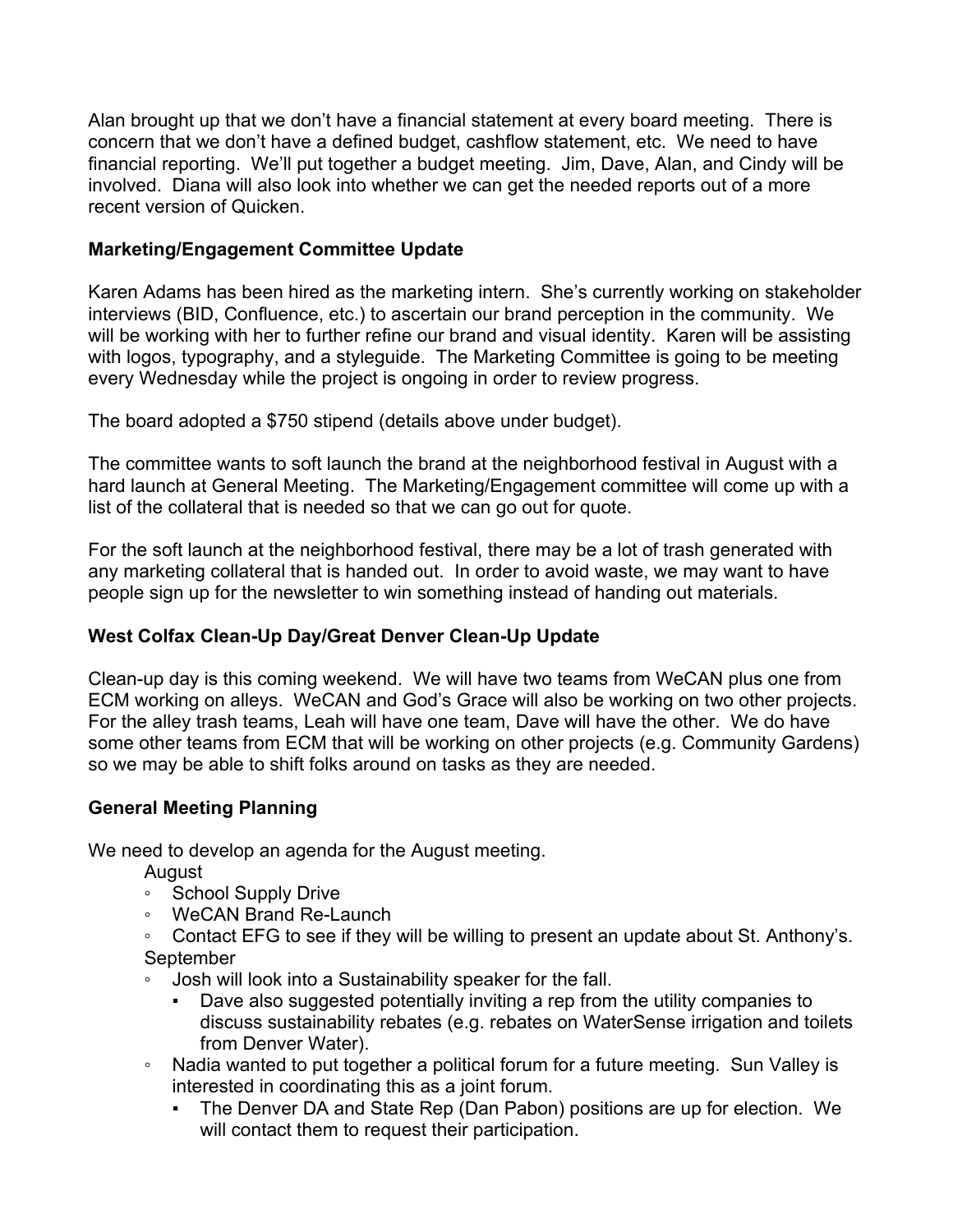Alan suggested that we revisit the topic of moving the General Meeting to a later time as this may increase our attendance.

### **June Board/Business Meeting**

Although General Meetings will not occur in June or July, we need to have a June board or business meeting. A tentative date for the week of June 21<sup>st</sup> was set. Dave will send out an email notice that the board meeting date/time has been moved once access to Mail Chimp is resolved.

We need to determine what we'll do for the neighborhood festival. This will be a discussion topic at the June board meeting. We typically have provided drinks (water and lemonade) but may want to consider doing something additional because we'll be re-launching the brand at that time.

### **Seedstock/BID Letter of Support**

Dan Shah from the West Colfax Business Improvement District contacted WeCAN to request a letter of support for a variance allowing Seedstock to open an outdoor seating area. We would want to place this proposal before the zoning committee and general membership before taking a position. This may not work with the required timeline. Leah will contact Dan and let him know what our procedure and timeline are to see if it will align with their timing for requesting the zoning.

## **PS You Are Here Grant**

Michael McKee is a local artist/musicial and wants to apply for the PS You Are Here grant. He submitted his last year but because he wasn't attached to a place/space he was passed over. He wants to resubmit the project this year and would like WeCAN to support the application.

The project would install numerous wind chimes along the Lakewood/Dry Gulch. We are concerned regarding whether or not the neighbors along the gulch would support this due to noise concerns. We are going to invite him to the June board meeting to learn more about the project.

## **Street Light Update**

We have one application and may have another submitted soon. Leah will give them to Dave who will drop them at the Webb building.

## **Licensing – Pig and Whistle**

Pig and Whistle is going to apply for their recreational marijuana license. We have put announcements on Facebook and on the website.

#### **Question from Membership**